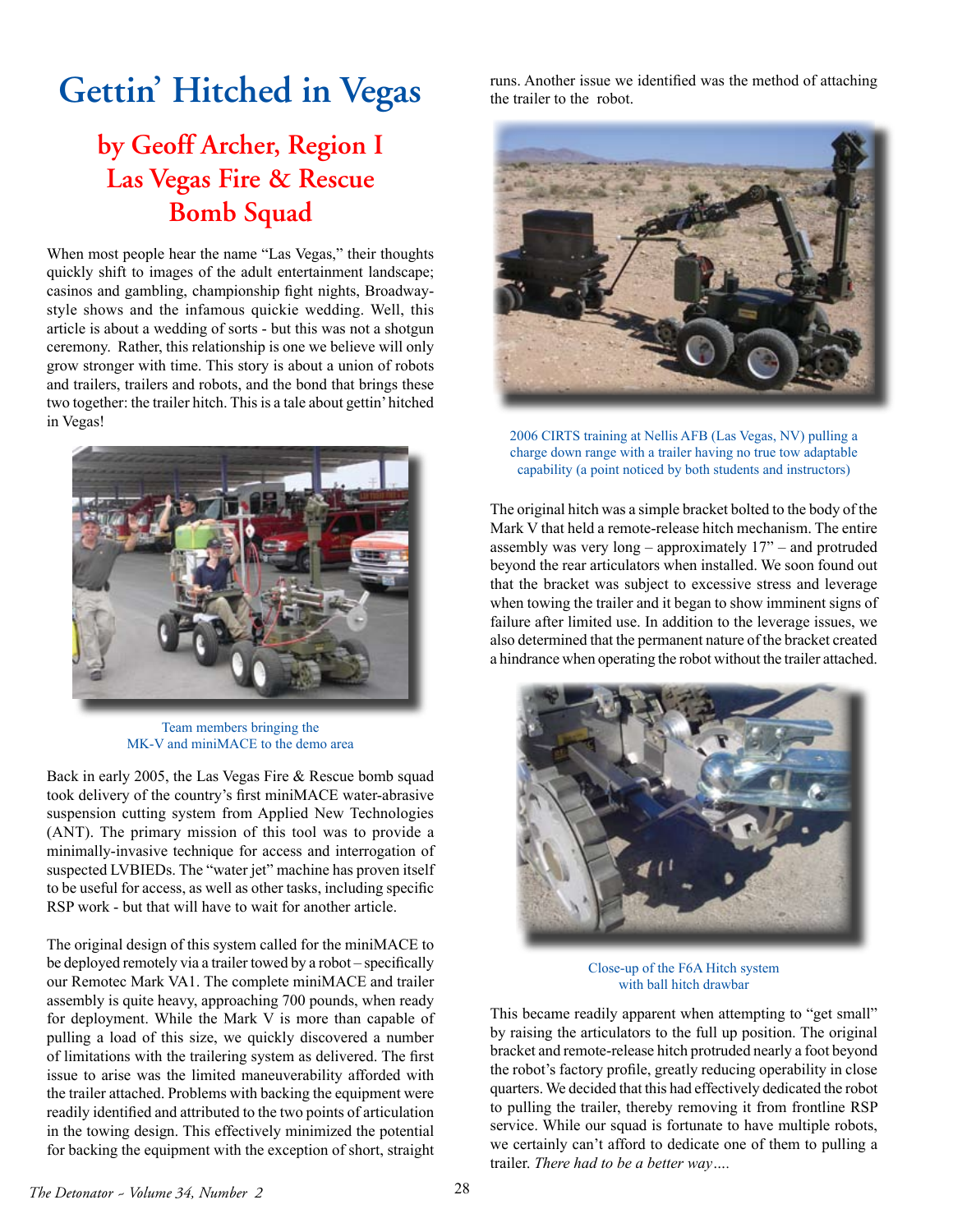

Drawbar for the "Quick Release" system designed to leave the trailer behind (commonly used with LVB delivery systems)

While the genesis of the hitch system was a long time coming, the development of our current design has been even longer. Hundreds of hours have gone into  $R \& D$ , as well as testing, testing, and more testing, to bring these hitch systems to where they are today. The design has morphed from an enhanced rebuild of the original bracket assembly to a specialized, modular receiver hitch system that has greatly enhanced the capabilities of our robots. The system consists of a receiver assembly that attaches to the robot and a selection of drawbars that allow for multiple options when connecting to the load to be towed. Drawbars are easily interchangeable and are held in place by a hitch pin. Function and operation mimics the receiver hitch assemblies commonly found on pickup trucks. Draw bars can be installed or removed in a matter of seconds, allowing for rapid robot deployment, with or without towing capabilities.



Receiver hitch assembly and ring style drawbar (above)

Receiver hitch assembly and drawbar delivered to HDS and installed on their REMOTEC F6A (right)



While strength and towing potential were certainly considerations for this project, we also wanted to ensure that our robots maintained a factory profile when not deployed as tow vehicles. We have been able to successfully meet these demands on both of our frontline response robots, the Remotec Mark VA1 and the Remotec F6A. Both machines are equipped and capable of towing when need dictates and can be reconfigured in seconds for deployment in the original factory profile. These hitch systems create no obstructions or protrusions that interfere with the operation of the robot as originally designed, truly providing both tow and go functions. No more dedicated towbot!

## **Trailers Too**

Once we accomplished the task of outfitting both of our robots to tow the miniMACE, the next logical step seemed obvious – build some new trailers for the robots – so we did!

The miniMACE was originally delivered on a very large and capable cart that had been mated with the original hitch bracket. Extensive use of this cart, in both training scenarios and deployed on jobs, revealed many of the maneuverability problems mentioned earlier. This setup works great for going in a generally forward direction but negotiating tight spaces and backing up are quite difficult. While this original cart was based on an existing platform that was modified to accept the miniMACE, we felt a more purpose-built design for the trailer was in order. A custom trailer for the miniMACE was the next project we decided to tackle. Smaller in profile and using a